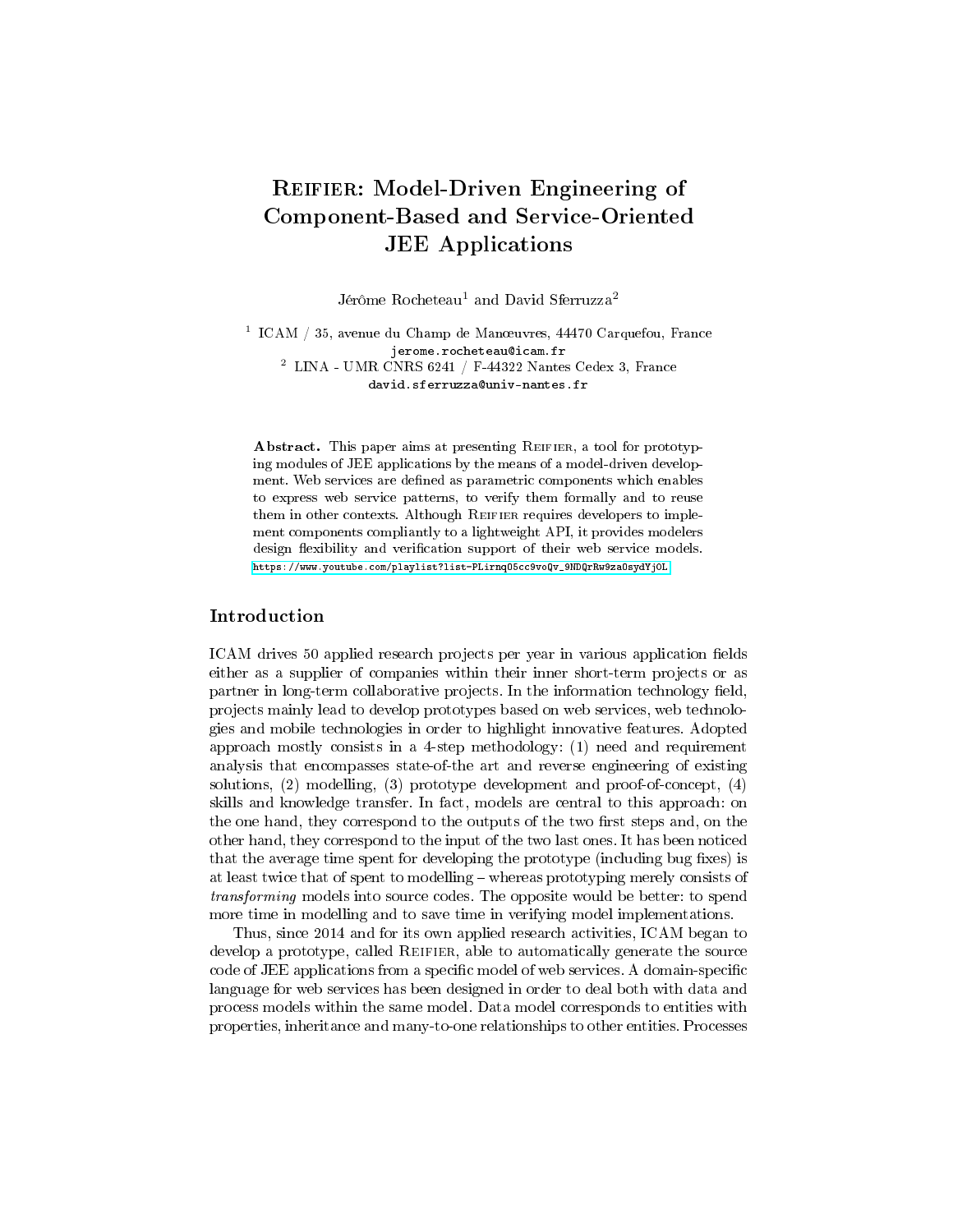corresponds to parametric components dened by their inputs and outputs. The latter can be split, on the one hand, into atomic components, each of them linked to a computational unit manually developed and provided throughout libraries and, on the other hand, into compound components that stand for computation flows. Web services can therefore be seen as component specializations over specific entities. We argue that such a meta-model makes possible to define web service patterns which tends to reduce the number of atomic components involved in developments, and therefore the number of bugs introduced during developments, as formal verification is made possible thanks to the componentbased formalization.

Reifier's novelty thus consists in applying theorem proving techniques to web engineering and in demonstrating that it is relevant. This paper is organized as follows: The section [1](#page-1-0) details the meta-model of web services and its associated verification operations (naming uniqueness, type system hierarchy, component consistency). The section [2](#page-3-0) presents the programming interface required for de-veloping atomic components that ease their verification. The section [3](#page-4-0) explains how JEE applications are generated from such models. Finally, the section [4](#page-5-0) compares our approach to others found in the literature.

### <span id="page-1-0"></span>1 Meta-Model

The meta-model of web services is defined by the means of the syntactic cate-gory model in the figure [1.](#page-2-0) It has been designed in order to match needs and requirements about verification. It does not aim to become another standard but rather to support mapping from and to web service meta-models like RAML and Swagger for instance. This category model is specified as a product type of 4 attributes: a name, a list of entities that stands for the data model, a list of components that stands for the process model and the web services that compose both entities and processes.

Firstly, entities are represented by the syntactic category entity which is de fined by its name and a list of properties. An entity can optionally inherit from another entity as specified by its attribute  $\ll$  entity: entity? ». A property merely consists of its name and its type; a type being either a primitive type (string, boolean, integer, etc) or an entity. Primitive-type properties corresponds to the strict definition of entity properties whereas entity-type properties corresponds to many-to-one relationships between the entity that they belong to and the entity that they reference. This data meta-model consist in the minimal and common one among UML object-oriented data models (class diagrams), relational data models and conceptual ones (entity/association diagrams).

Secondly, components defined by the component as the sum type of abstract components or compound components. Both types of components are defined by their name, their lists of inputs and outputs and a list of parameters. Moreover, compound components own a list of concrete components. The latter correspond to abstract or compound components specialized with some valuated parame-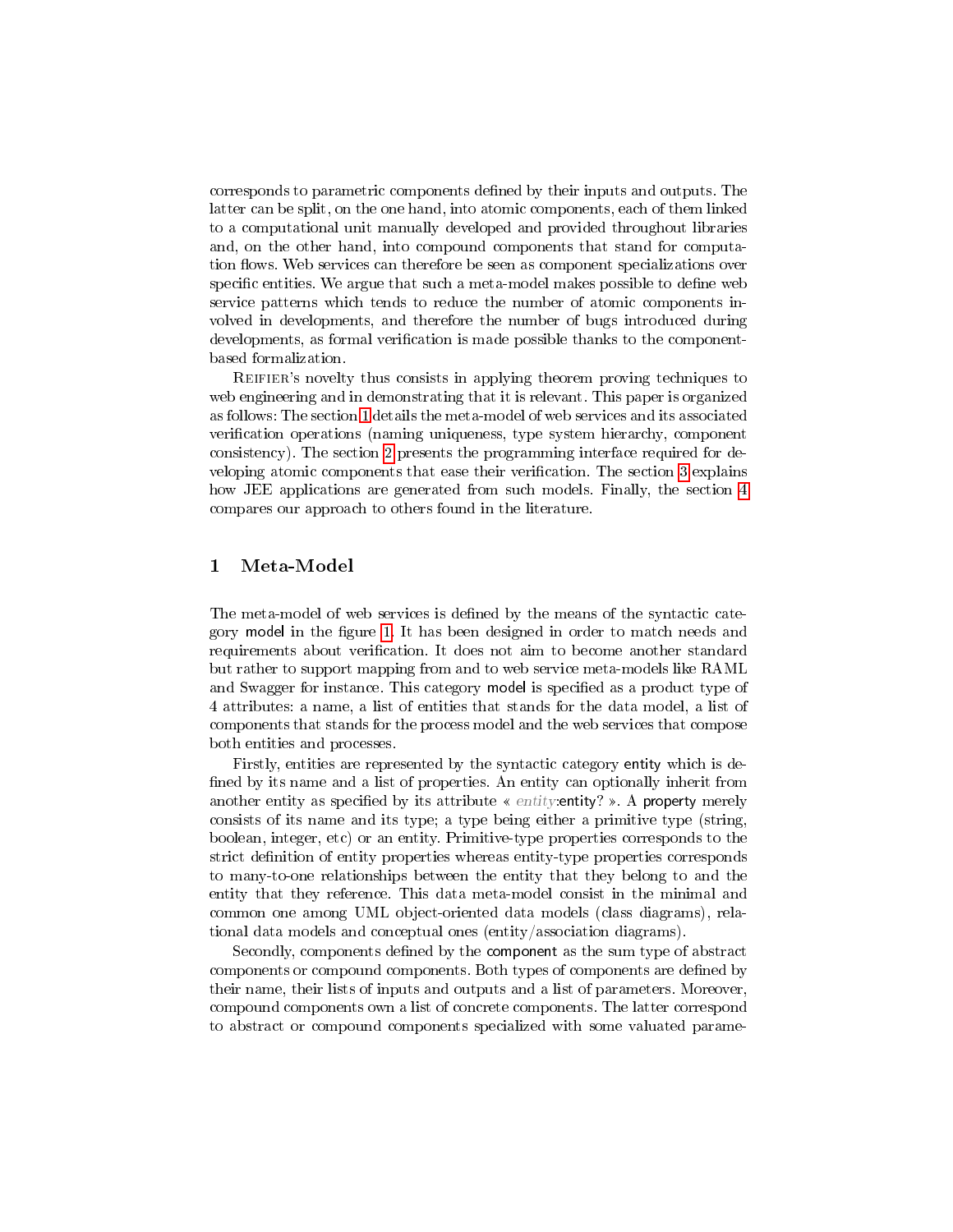```
model = (name.name, entities:entity*, components: components, service, service*)service = (name:name,path:name,method's)method \succ component[protocol:protocol, request:message, response:message]message = (content-type string, content-encodeing string, headers string*, type, type)protocol ::= get | post | put | delete | head | options | trace | connect
component \cdot := abstract | compound
   abstract = (name:name, inputs:variable*, outputs:variable*, parameters:variable*)concrete = (component:component, parameters:parameter*)compound \succ abstract [component:connect]^*parameter \succ variable [term:term]
      term ::= variable | constant
   variable = (name.name, type, type)constant = (type:\text{type}, value:\text{object})name  ::= abstract-name(name:string)
            | concrete-name(name:string)
            | compound-name(names:name*)entity = (name, stored, boolean, entity, entries, property*)property = (name:name, type:type, required: boolean, indexed: boolean)
      type ::= void | string | boolean | integer | float | date | entity
```
<span id="page-2-0"></span>Fig. 1. Meta-Model of Web Services

ters. The name of abstract component stands for the Java qualified name of its implementation.

Finally, a web service  $-$  formalized by the syntactic category service  $-$  is defined by its name, its path and a list of methods. The syntactic category method extends that of concrete components i.e. it specializes a given abstract or compound component by valuated parameters. Such methods then consist of wrappers around concrete components with a given method protocol the signature of its required requests and that of its provided responses.

Verification Model verification focuses on names, entities and components. Verifying names consists in detecting naming collisions i.e. different elements in a given model have the same name. It is also verified that only inputs and outputs of abstract or compound components can be parametric names; neither entity, component, service nor parameter names can partially be defined by a parameter. Moreover, some naming conventions are verified: for instance, each entity (resp. component, service) name has the model name concatenated with "entities" (resp. "components", "services") as a namespace. This naming convention verification ensures that no conflict will happen during source code generation i.e. a single file will be generated twice for two different model elements. If an entity (resp. a component) does not verify such a condition, it is assumed that it points to an existing third-party entity (resp. component) and a verication is therefore performed in order to ensure that this entity (resp. this component) is provided by a library. Verifying entities consists in checking that the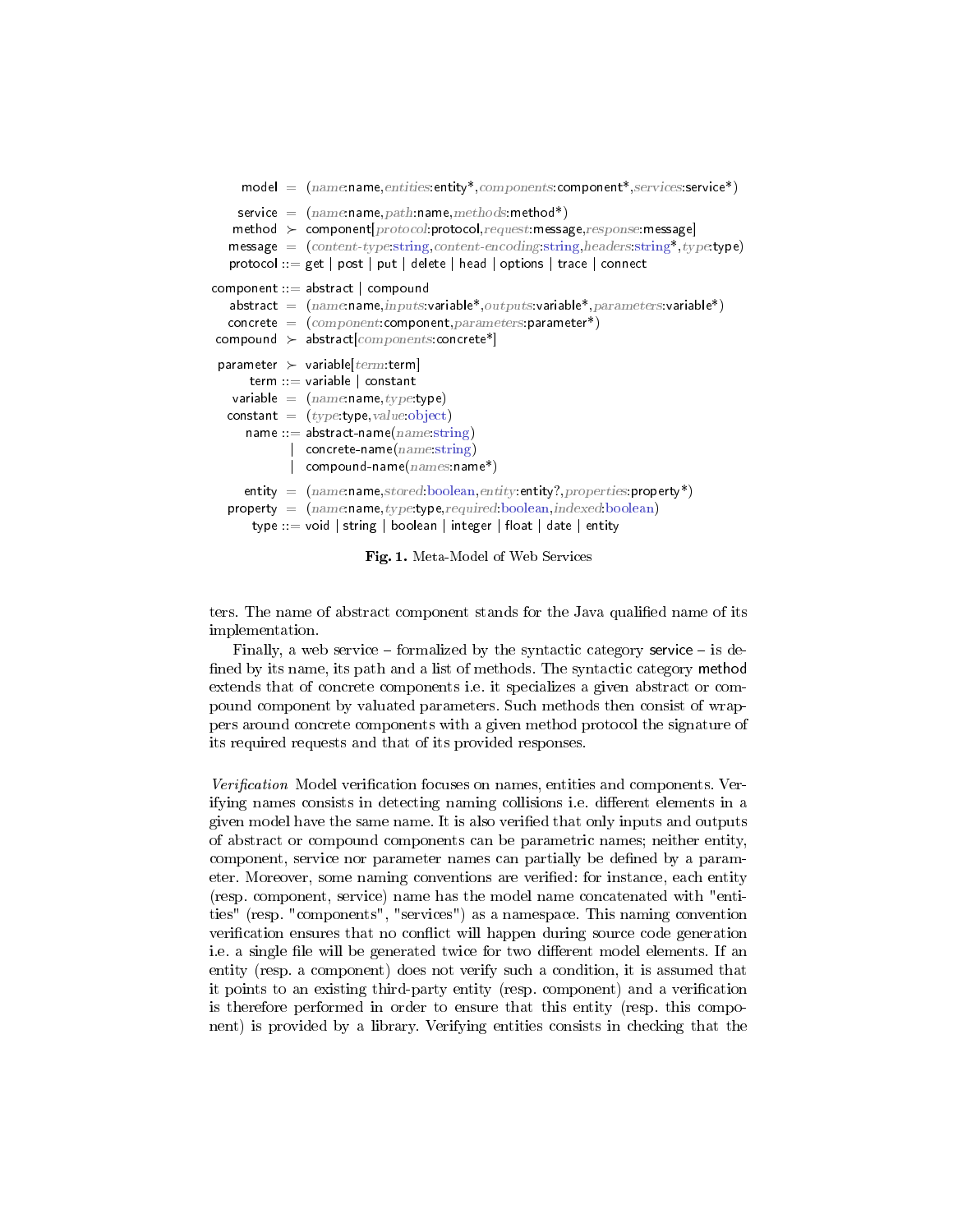type system is well-founded i.e. that no cycle exists over entity inheritance relationships. Verifying components as well as methods of services consists, firstly, in checking that abstract component implementations meet their specifications (see section [2\)](#page-3-0) secondly, in checking compliance between input and output types of inner components of compound components and, thirdly, in checking that every parameters of a concrete component must be declared by its inner component. It is also verified that inner component output exists within a compound component that overrides the output of one of its previous inner components. Moreover, every services must embed only components without any free variables or non-valuated parameters.

#### <span id="page-3-0"></span>2 Programming Interface  $\overline{2}$

An application programming interface (API) for developing implementations of abstract components is provided by the means of a Java library that contains:

- 2 Java interfaces: Component and Resource,
- 5 Java annotations: Parameter, Input, Output, Request and Response.

This API involves that of the Java servlets. The Resource interface merely consists in two methods set  $Up$  and tearDown able to initialize and finalize objects. The first method setUp is applied to a servlet context as parameter. This API therefore enables resource implementations to provide some real resources throughout servlet context sessions. Such resources can be shared between several components while initializing them.

In fact, the Component interface specifies three methods setUp, tearDown and doProcess. Whereas the first method setUp consists of initializing objects of classes that implements this interface, the second one corresponds to its dual i.e. it consists in destroying these objects. The first method is applied to a servlet context and a servlet configuration which makes possible to retrieve some resources previously inserted into the servlet context attributes. Hence resources can be shared between several components. As for the third method doProcess, it defines the computation of such components. Abstract component implementations can then process HTTP requests and responses such that it makes possible to wrap them into HTTP servlets in order to build computation flows.

The five annotations provided by the REIFIER API bridge the gap between component specification and their implementations. In fact, they are used to verify that component implementations meet their specification. These annotations all concern either fields or local variables within component implementations. They are all defined by a name and a type that must comply the REIFIER type system. This means that types are either primitive types or entities that are defined by qualified names of Java classes or interfaces. Types can also be references to parameters of these component implementations which type is a Java class. The latter corresponds exactly to parameter terms that are variables in the REIFIER meta-model. That is why these annotations could ease verification of abstract components as Reifier type system is embedded into component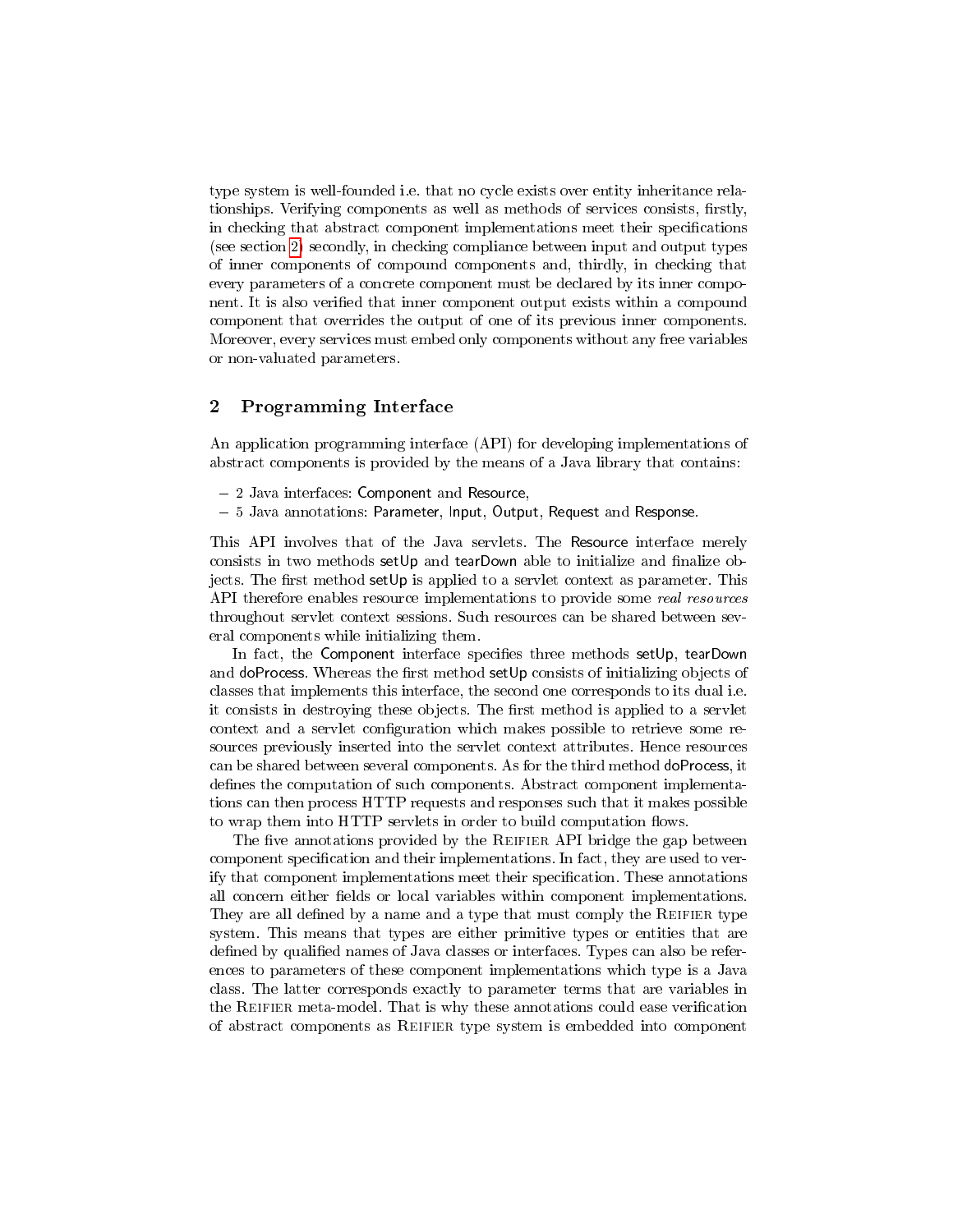implementation annotations. However, this correspond to a shallow verication as the compliance between annotations and the fields or local variables that they concern is not verified.

This API encourages developers to provide fine-grained and focused components throughout their libraries as compound component and service implementations are automatically generated from a given model as well as web service descriptions. However, it does not tackle side-effects, asynchronous method calls, first-order pre/post conditions within component implementations, as this API has been designed to be the more lightweight possible for developers.

#### <span id="page-4-0"></span>3 Model to Text Transformation

Code generation is performed thanks to a Maven plugin and generated JEE applications rely on the Reifier API library, Hibernate core library and on Hibernate Search library when plain text search is enabled for some indexed properties of entities (i.e. when the indexed attribute of an entity property is set to true). These libraries remains the required dependencies involved by the source code generation. It reads a XML file that describes a model compliant with the meta-model presented in the section [1.](#page-1-0) Models are then built and verified before being serialized by the means of a template engine as follows:

Firstly, entities are created as Java classes. The name of these classes is provided by the name of the entity. Private fields are declared within such classes from the entity properties, the name of fields is provided by that of properties and its Java type is defined either by Java primitive type wrappers that associated to Reifier primitive types or by Java classes that are generated from entities. A specific field called id of type long per stored entity (i.e. those which attribute stored is set to true in a given model) is inserted that stands for the identifier or primary key of these entity occurrences. These Java fields are annotated by annotations that are provided by the Java persistence API, the Hibernate API and the Hibernate Search API accordingly. Public setters and getters for such Java fields are inserted within these Java classes. The latter do no hold neither constructor nor other specific methods. These classes correspond to data structures only. Moreover, a XML file is also created that specifies a Hibernate object-to-relational mapping between these Java classes and SQL tables from stored entities.

Secondly, compound components are created as Java classes that implements the Component interface provided by the REIFIER API. Private fields and associated setters and getters are inserted within these classes from the parameters of their components. The setUp method constructs every inner components and calls their respective setUp methods. In the same way, the doProcess method (resp. tearDown method) merely calls inner component doProcess methods (resp. tearDown methods). Moreover, every methods of services are created the same manner as Java classes that implements the Component interface; their Java class name is provided by their service name with their protocol name as suffix.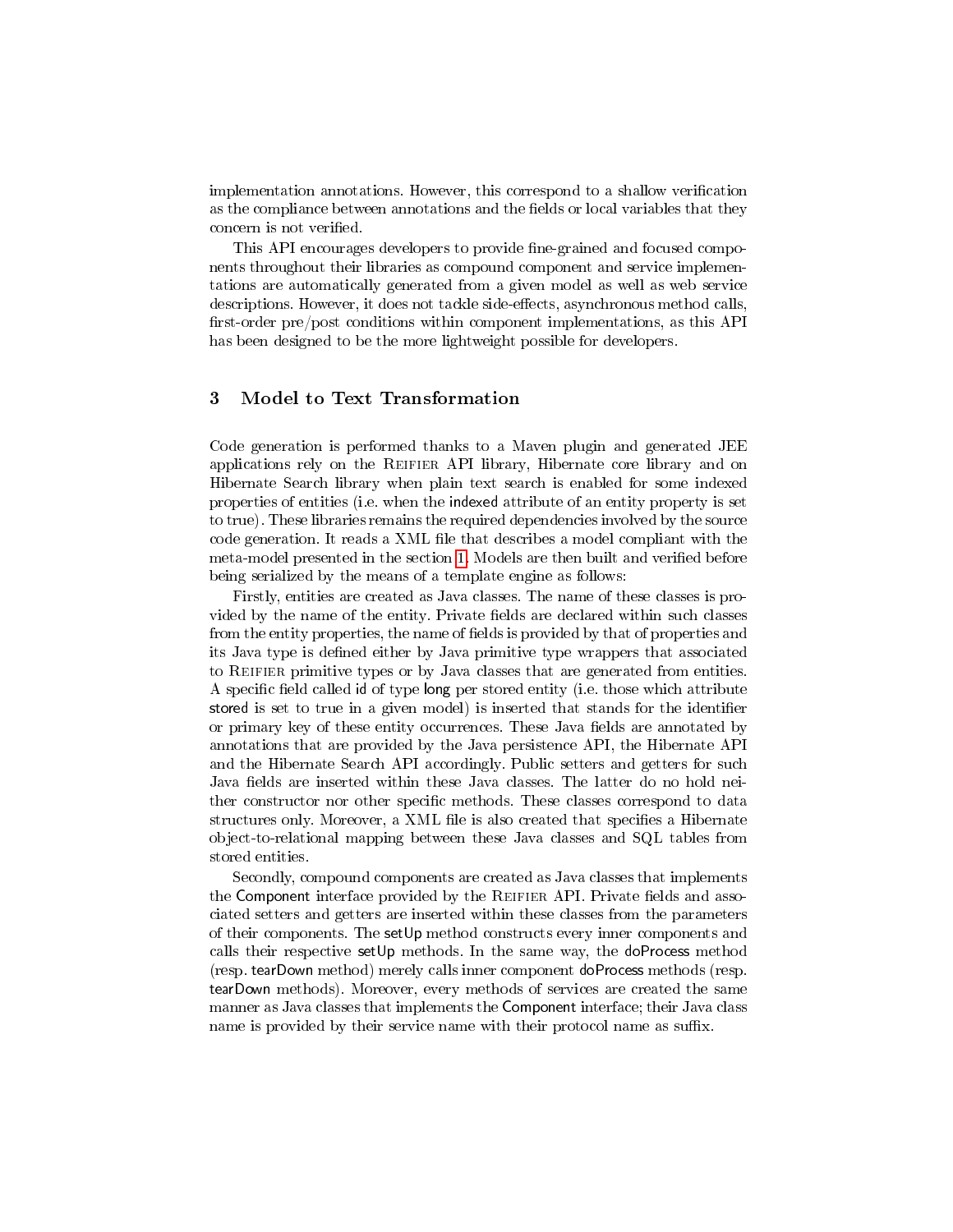Thirdly, services are created as Java classes that extend the HttpServlet class. A private field is declared per method, the protocol name provides this field name. The Java type of such fields is defined by the generated class of these methods. Finally, the XML file web.xml that specifies, on the one hand, the previous servlet context listener and, on the other hand, both the available paths and their associated HTTP servlets is generated. This achieved the model-to-text transformation that reifies the JEE application.

In addition, a Java class that stands for a HTTP client is created per service thanks to the Apache HTTP client library. Every HTTP clients have a string field that corresponds to the server name of the generated JEE application. They all have two methods setUp and tearDown with no parameter for initializing and finalizing them. They also have a Java method per REIFIER method; its return type is defined by that of the REIFIER method response and, potentially, such Java methods have an argument defined by the REIFIER method request.

### <span id="page-5-0"></span>4 Related Work

This work follows the recommendation from [\[6,](#page-6-0)  $\S6$ ] that meta-model approaches are suitable for server-side code generation instead of a meta-programming one. Moreover, the meta-model presented in the figure [1](#page-2-0) share the same concepts with that of  $[4]$ . In fact, web services are defined as pairs composed of a *process* and a behavior. Processes correspond either to an action (single-step process) or a composite one (multiple-steps process). In addition, single-step process are specified by their behavior that consist in inputs and outputs but also in preconditions and effects. Although our web service definition takes into account inputs and outputs, it lacks of higher order specifications as preconditions and effects.

A interesting way to embed preconditions or effects into our approach can be drawn out from [\[5\]](#page-6-2). In fact, a innovative web engineering methodology is designed that starts by extracting requirements from mockups i.e. quick designs of application use cases and end-user screens. Then, some refinements can be introduced into extracted models with the concept of tags. Tags help to specify application features such as some operations over data structures, navigation, search queries, specific actions, etc. This tag system seems lightweight for developers or modelers and this could be applied to our work through out Java annotations for atomic component implementations.

This work is highly related to that of [\[1\]](#page-6-3) with the *Declare* tool and those from [\[2\]](#page-6-4) to [\[3\]](#page-6-5) with the M3D tool, the latter extending the previous one. In fact, M3D generates web application code source from a 4-layer meta-model: information layer by the means of UML class diagram, service layer by the means of BPMN, presentation layer by the means of ad hoc meta-model and a process layer by means of Declare an event constraint language based on the temporal logic LTL. Code generation is achieved using a model-to-text approach with the  $Xpand$  language. These tools aim at providing developers the higher flexibility possible as well as the better support possible  $-\text{ the less to develop and verify but}$